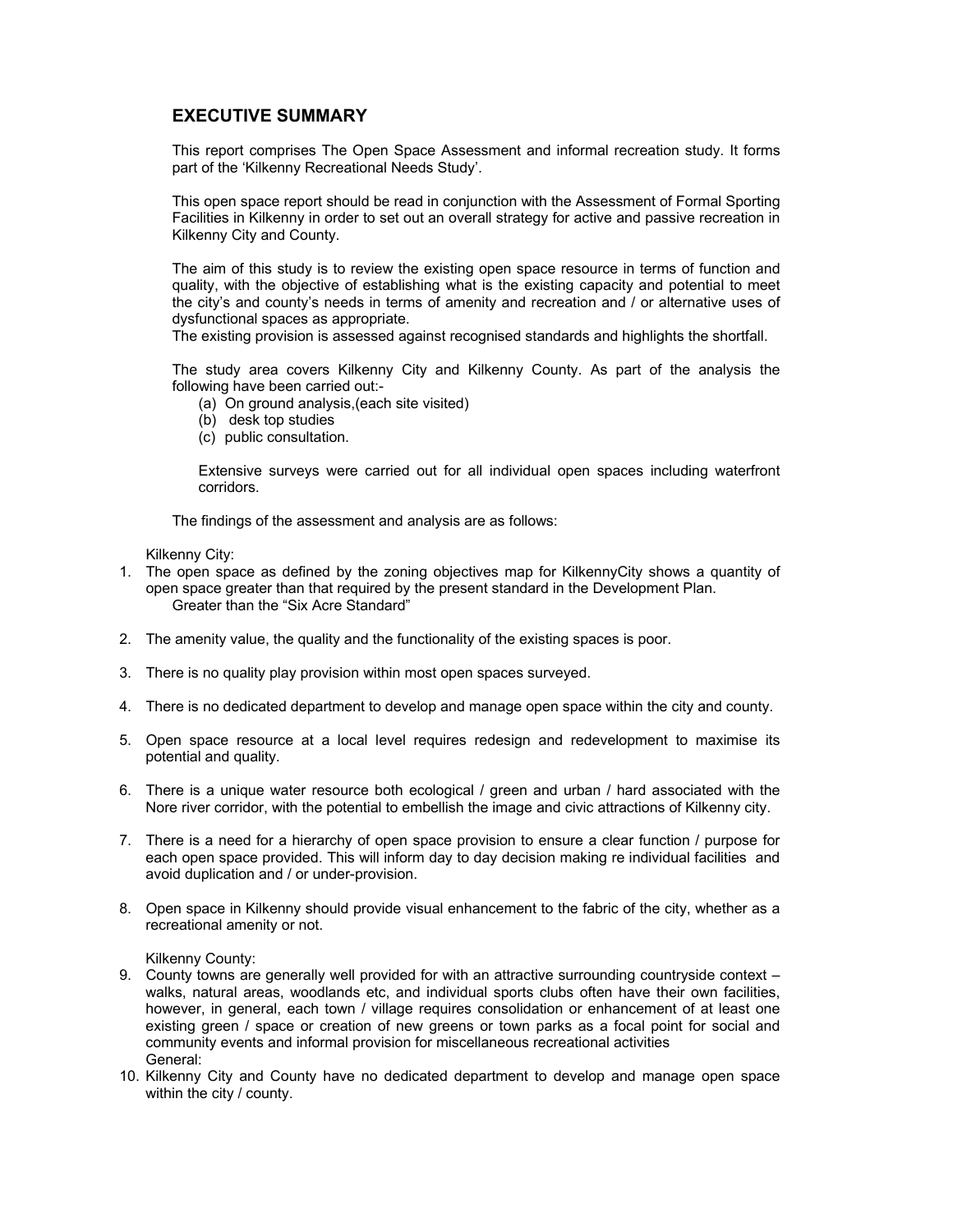- 11. The issue of public liability should not be a deterrent to providing equipped play areas as long as recently adopted and recognised EU standards are followed.
- 12. There is a need for a strategic vision of open space in the city and county and its role in
	- The promotion of Kilkenny as a city with a high quality of life.
		- The potential to create networks of open spaces.
		- The development of Kilkenny City, County and the Nore / Barrow region and its niche in the leisure and tourism market, building on it's established heritage attractions.

### *Recommendations:*

#### **Provision of Open Space**

- 1. Adopt an open space strategy for the city and its environs.
- 2. All policies should be guided by the need to provide a balanced range and hierarchy of open spaces and locations throughout the Study Area and by providing access to all.
- 3. Communities in the City and County should be involved in an informed way in local redevelopment plans involving improved open space, footpath creation and particularly infill development.
- 4. Due to the strategic nature of the proposals in Kilkenny City impacting on recreation, housing, community development, urban and economic development, tourism and city image it may be appropriate to set up an interdepartmental task force to direct and manage the recreation strategy.
- 5. Put in place appropriate cross-departmental structures to manage and develop the open space strategy, and provide sufficient resources to implement it.
- 6. In consultation with local communities, provide one publicly managed town park or village green in the each county town and village addressed in the Study Area.

# **Design, Quality and Management of Open Space**

7. An immediate priority within the strategy should be to upgrade and facilitate the improved design, maintenance and management of existing open spaces both in the City and County.

# **Provision of Play Facilities**

- 8. In consultation with communities, plans for the improvement, maintenance and management of local facilities should be developed with an emphasis on the early provision of quality children's play areas.
- 9. For the provision of Play Areas the City and County Councils should:
	- Adopt EU standard EN 1176 for the design and management of play area equipment.
	- Be directly responsible for the control and management of the play areas unless by agreement with another agency.
	- Should undertake weekly checks on play areas and equipment, carried out by suitably qualified employees.
	- Remove all defective / dangerous equipment immediately and not reinstate until satisfactorily repaired.
	- Maintain records of inspections including dates, personnel and qualifications of inspectors, and necessary actions taken.

#### **Resources**

- 10. The City and County Councils should seek to implement Sections 48 & 49 of the Planning and Development Act 2000, for the purpose of raising funds to, not only provide for, but to also fund the management and maintenance of these amenities. Funding may also be possible from other sources such as SEHB.
- 11. The Councils should consider whether to impose a flat rate development levy per house to go towards the provision of open space.
- 12. Where it is possible under these Sections, developers should provide a satisfactory level of open space on site in accordance with best practice including:
	- The amalgamation of open space into useable units.
	- Arrangements of housing to provide maximum surveillance.
	- The enclosure of open space where it abuts a main road.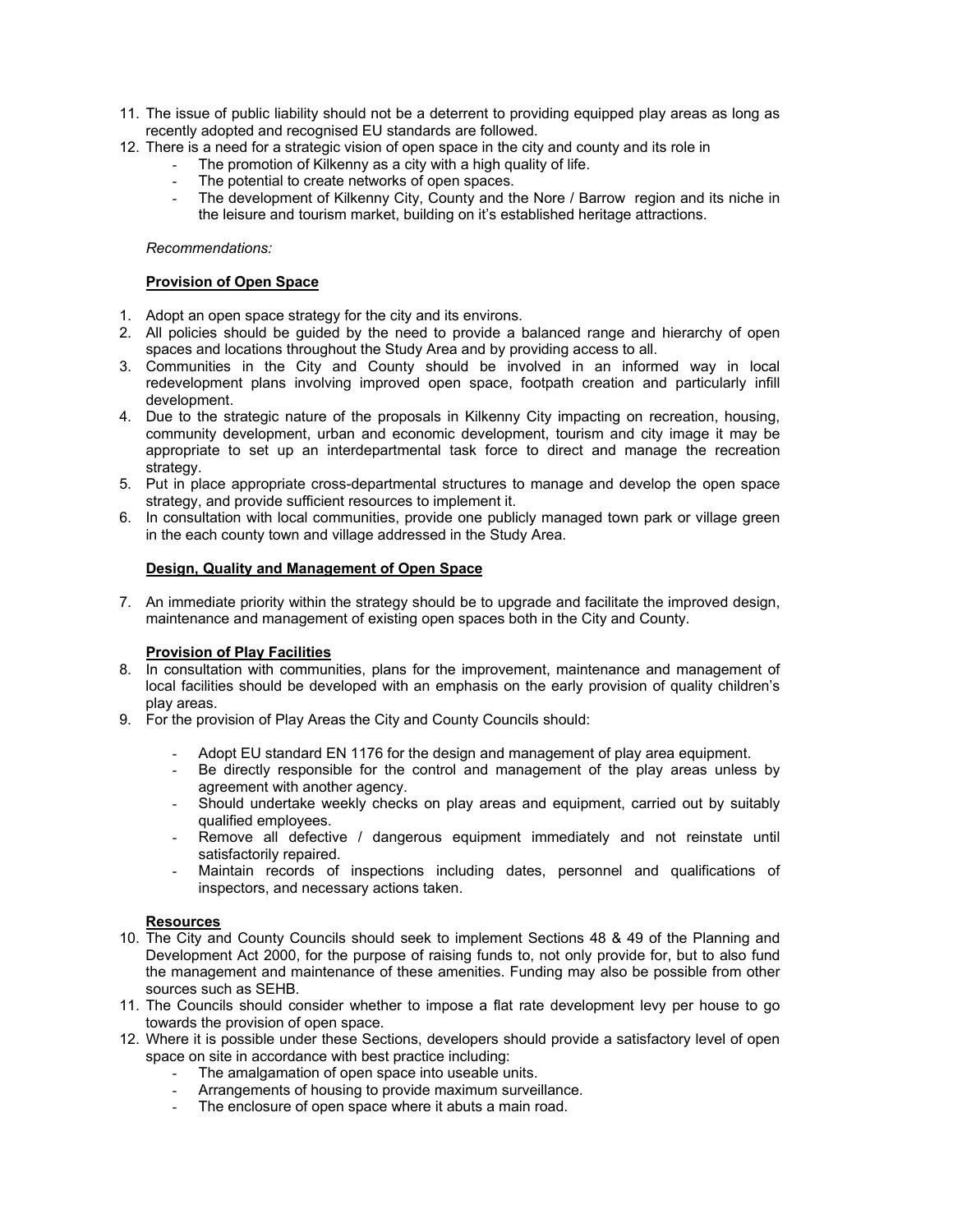- The provision of equipped children's play areas.
- The protection of existing landscape features of merit.
- The provision of hard and soft landscape features, furniture and lighting as appropriate.
- 13. The clustering of open space in City and County areas with other leisure and sports opportunities to maximise usage, efficient use of capital and human resources and management e.g. the location of open space with sports centres.
- 14. The recognition of the social and cultural benefits of providing open space to capture available funds from non-traditional agencies e.g. Urban Woodland Schemes, Department of Tourism, Sport and Recreation.
- 15. The Councils should develop management, maintenance and access agreements with what is classified as private space with open access - schools, community run facilities, hospital or college / institutional grounds – to develop and realise the potential of these often quality and mature environments as informal passive recreational areas.

#### **Redesign and Redevelopment**

- 16. In the City and County consider the use of infill built development to reconfigure / structure open space in accordance with best practice for open spaces and urban design.
- 17. Such redevelopment coupled with public/private partnerships and further public investment should create additional resources to address the upgrade of open space within the City and County.

#### **Strategic Vision**

- 18. The existing River network has potentially established the basis for a network and links County with City, tourism features and existing recreation facilities.
- 19. Link the development of a green city and leisure facilities with tourism programmes and opportunities e.g the Nore Waterway Corridor and city centre initiatives such as the Batemans Quay. (Kilkenny, The Medieval City, in sitting in a beautiful, cared for, wooded, riverside environment).
- 20. Consider jetties and boating facilities in the city centre to bring the river to life.
- 21. Identify walking and cycling routes linked to open spaces and facilities to develop "greenways" and Sli na Slainte routes e.g. the city centre and interconnecting riverside walks out to the countryside.
- 22. To upgrade existing and provide new riverside walks as shown on City Map 5.
- 23. To preserve existing rights of ways in City and County especially those along the river.

# **Hierarchy**

- 24. Proposals should be prepared for the development of existing open spaces in the City as high quality district, city and regional parks.
- 25. Provide facilities to enable a greater range of activities be provided i.e. skateboarding, rollerblading and such activities that may become popular and which could be accommodated within the proposed park network. This will ensure maximum potential is realised in the parks and open space system.
- 26. It is important to integrate city based leisure and tourism proposals with those in the county and region. This will maximise the value derived from recreation investment by enhancing the city and county not just for residents but for visitors also.

Open space provides a green lung for the urban area and green networks are important for future economic and social well-being. However the benefits of open space are severely compromised if the spaces are neglected or undeveloped. Open spaces will only bring benefit if they are of a high quality, managed and maintained.

The fundamental importance of open space, over and above sport and recreation must be recognised in order to bring better quality of life and encourage an urban renaissance. Open spaces significantly enhance the liveability of urban environments. Allowing successful establishment of an open space network will serve the city and it's population in a multitude of ways: including health, education and tourism, whilst also bringing socio economic benefits. The role of open space in providing a facility for informal recreation must be recognised, as this is more broadly relevant to the population. A minority of park visitors use parks for formal sport and demographically the ageing population means there will be fewer participants in active recreation.